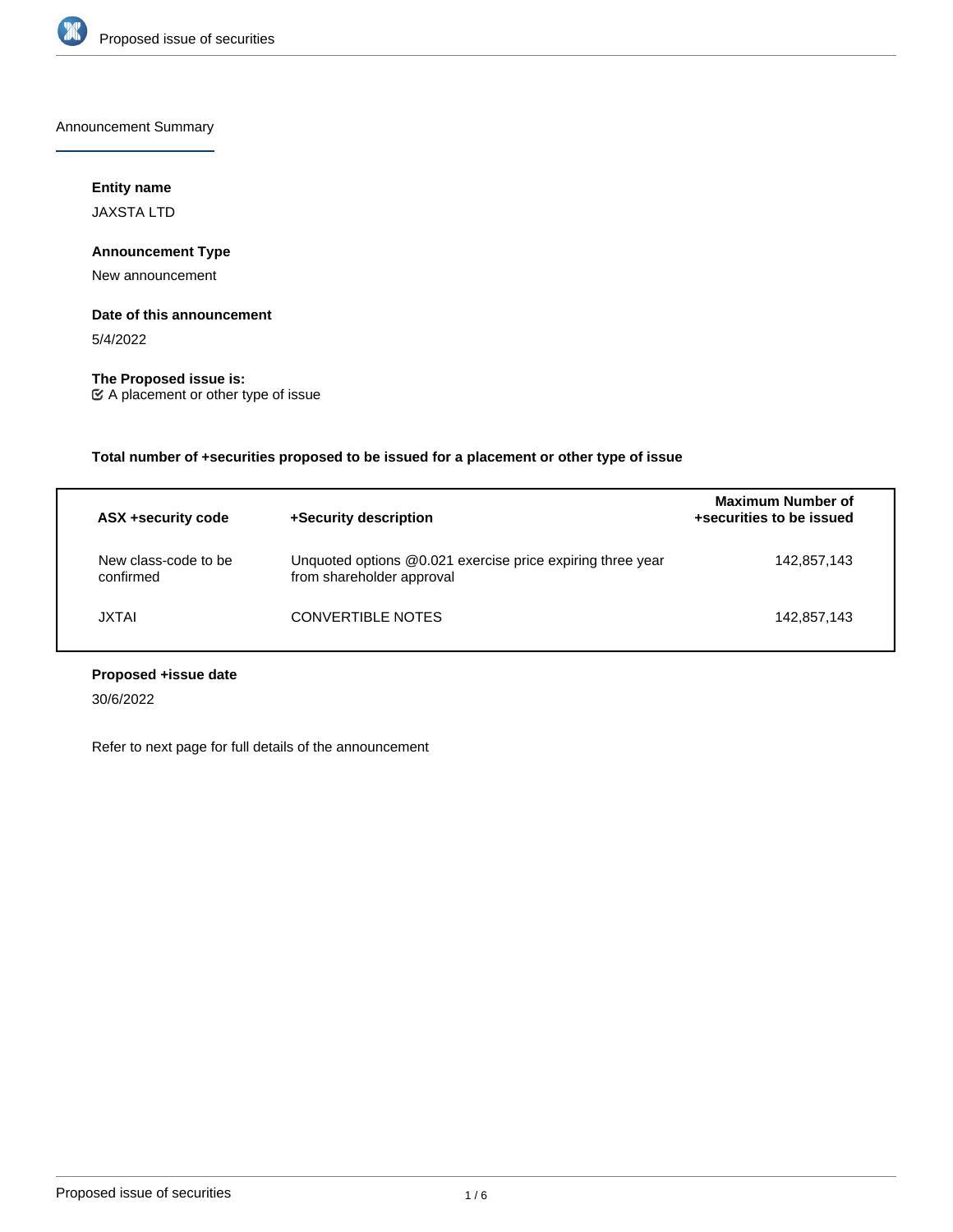

## Part 1 - Entity and announcement details

## **1.1 Name of +Entity**

JAXSTA LTD

We (the entity named above) give ASX the following information about a proposed issue of +securities and, if ASX agrees to +quote any of the +securities (including any rights) on a +deferred settlement basis, we agree to the matters set out in Appendix 3B of the ASX Listing Rules.

If the +securities are being offered under a +disclosure document or +PDS and are intended to be quoted on ASX, we also apply for quotation of all of the +securities that may be issued under the +disclosure document or +PDS on the terms set out in Appendix 2A of the ASX Listing Rules (on the understanding that once the final number of +securities issued under the +disclosure document or +PDS is known, in accordance with Listing Rule 3.10.3C, we will complete and lodge with ASX an Appendix 2A online form notifying ASX of their issue and applying for their quotation).

**1.2 Registered Number Type**

**Registration Number**

15106513580

**1.3 ASX issuer code**

JXT

ABN

**1.4 The announcement is**

New announcement

## **1.5 Date of this announcement**

5/4/2022

**1.6 The Proposed issue is:**

 $\mathfrak{C}$  A placement or other type of issue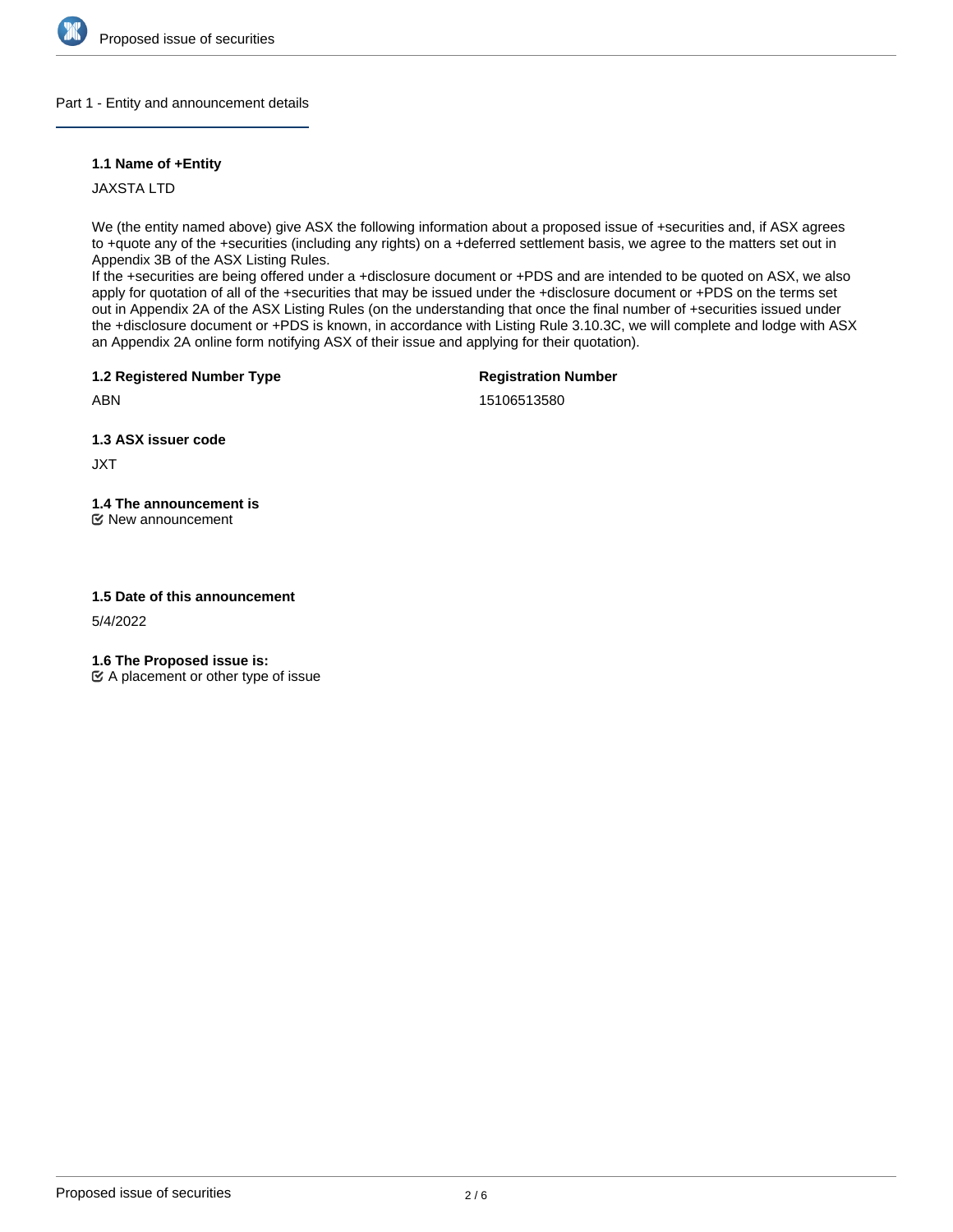

Part 7 - Details of proposed placement or other issue

Part 7A - Conditions

**7A.1 Do any external approvals need to be obtained or other conditions satisfied before the placement or other type of issue can proceed on an unconditional basis?** Yes

7A.1a Conditions

**Approval/Condition** +Security holder approval

29/6/2022

**Date for determination**

**Is the date estimated or actual?** Estimated

**\*\* Approval received/condition met?**

#### **Comments**

Shareholder approval required and EGM to be called as soon as possible during the current quarter.

Part 7B - Issue details

**Is the proposed security a 'New class' (+securities in a class that is not yet quoted or recorded by ASX) or an 'Existing class' (additional securities in a class that is already quoted or recorded by ASX)?** Existing class

**Will the proposed issue of this +security include an offer of attaching +securities?** No

Details of +securities proposed to be issued

**ASX +security code and description** JXTAI : CONVERTIBLE NOTES

**Number of +securities proposed to be issued**

142,857,143

**Offer price details**

**Are the +securities proposed to be issued being issued for a cash consideration?** Yes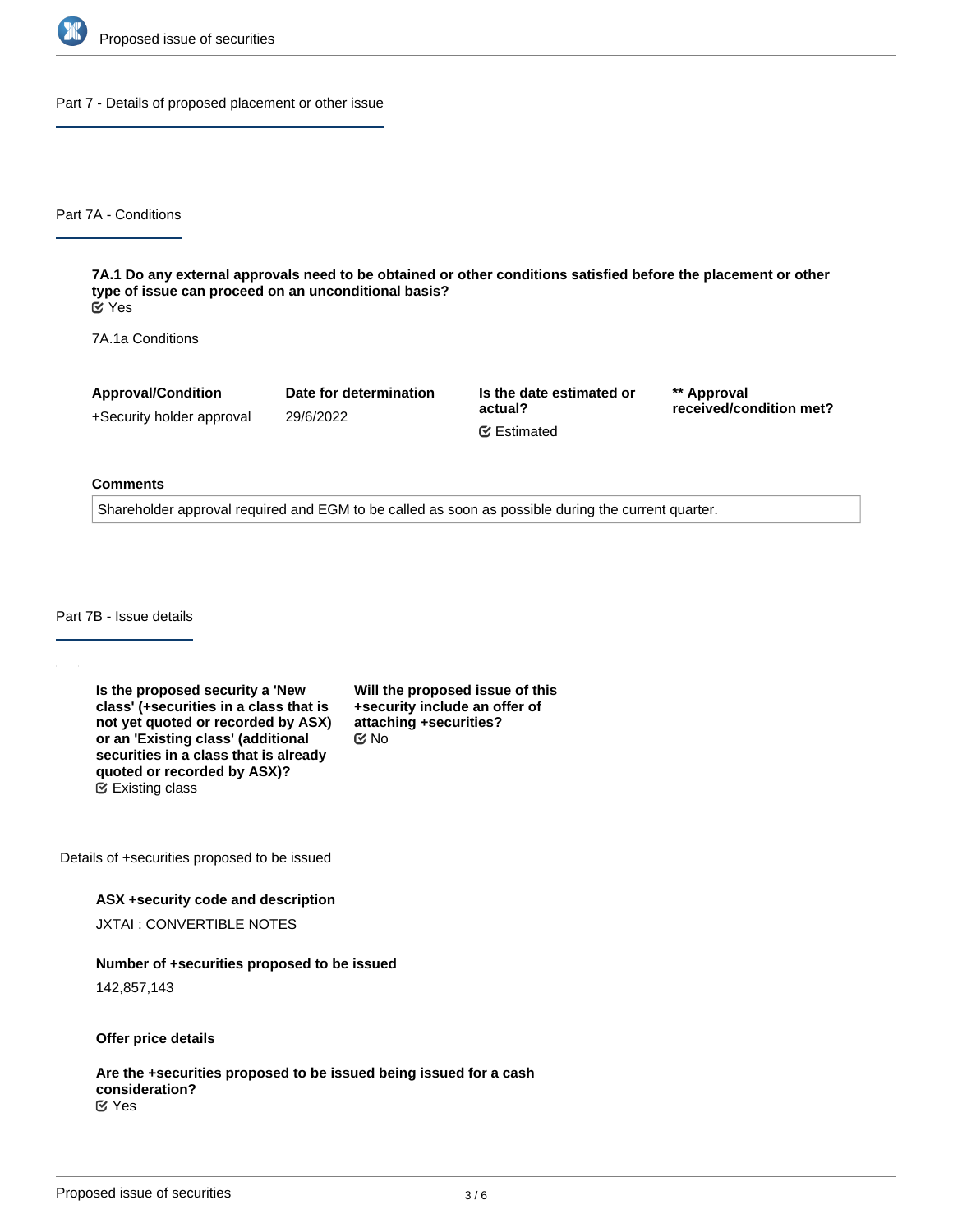

| In what currency is the cash |
|------------------------------|
| consideration being paid?    |

AUD - Australian Dollar

**What is the issue price per +security?** AUD 0.02100

**Will these +securities rank equally in all respects from their issue date with the existing issued +securities in that class?** Yes

**Is the proposed security a 'New class' (+securities in a class that is not yet quoted or recorded by ASX) or an 'Existing class' (additional securities in a class that is already quoted or recorded by ASX)?** New class

**Will the proposed issue of this +security include an offer of attaching +securities?** Yes

Details of +securities proposed to be issued

**ISIN Code (if Issuer is a foreign company and +securities are non CDIs)**

| Have you received confirmation from Will the entity be seeking quotation<br>ASX that the terms of the proposed<br>+securities are appropriate and | of the 'new' class of +securities on<br>ASX? |
|---------------------------------------------------------------------------------------------------------------------------------------------------|----------------------------------------------|
| equitable under listing rule 6.1?                                                                                                                 | Mo No                                        |
| <b>Mo</b>                                                                                                                                         |                                              |

| ASX +security code |  |
|--------------------|--|
|                    |  |

#### **+Security description**

| New class-code to be confirmed | Unquoted options @0.021 exercise price expiring three year from shareholder |
|--------------------------------|-----------------------------------------------------------------------------|
|                                | approval                                                                    |

## **+Security type**

**Options** 

#### **Number of +securities proposed to be issued**

142,857,143

#### **Offer price details**

**Are the +securities proposed to be issued being issued for a cash consideration?** Yes

| In what currency is the cash | What is the issue price per |  |
|------------------------------|-----------------------------|--|
| consideration being paid?    | +security?                  |  |
| AUD - Australian Dollar      | AUD 0.02100                 |  |

**Will all the +securities issued in this class rank equally in all respects from**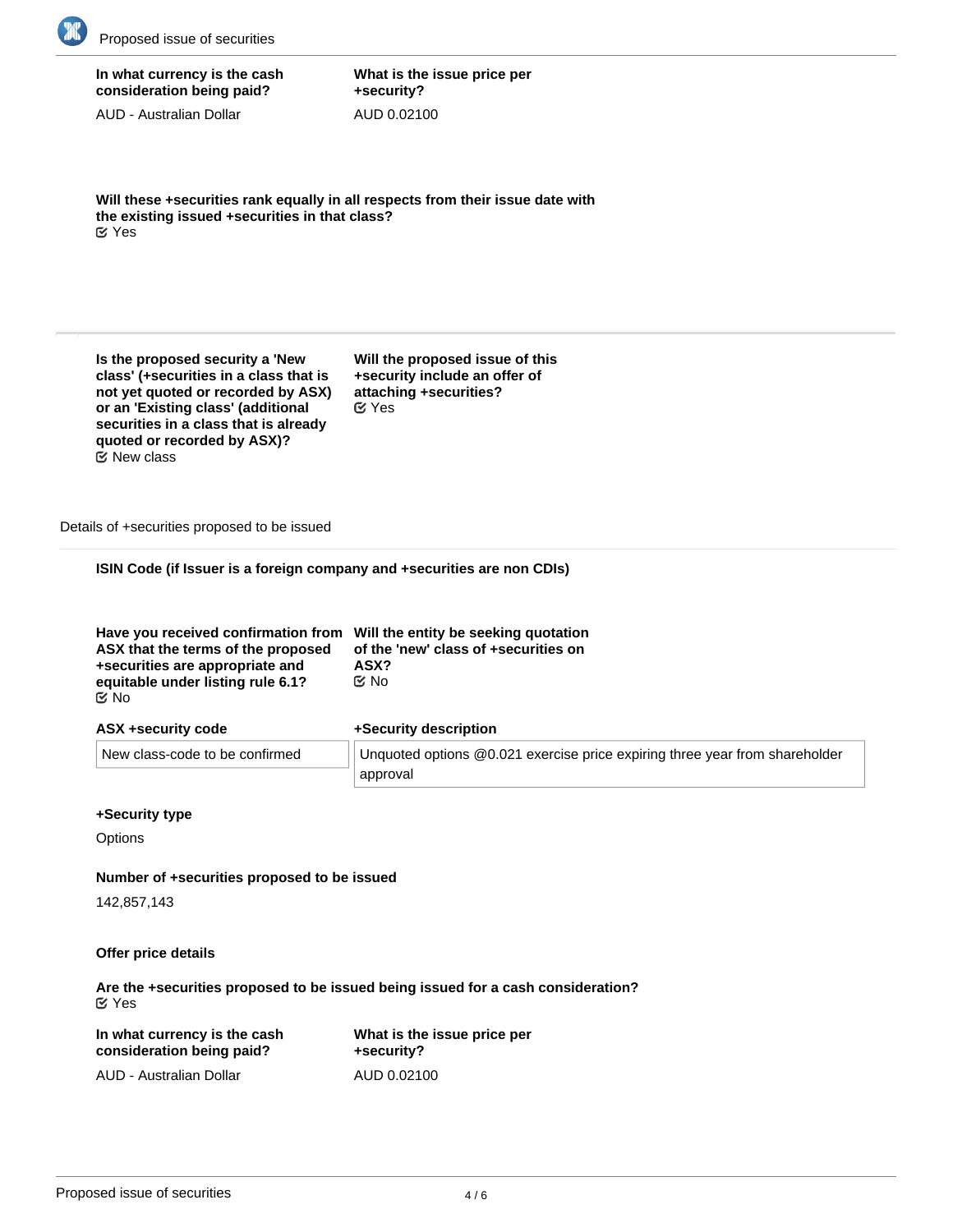

**Will all the +securities issued in this class rank equally in all respects from their issue date?** Yes

Options details

| +Security currency      | <b>Exercise price</b> | <b>Expiry date</b> |
|-------------------------|-----------------------|--------------------|
| AUD - Australian Dollar | AUD 0.0210            | 30/6/2025          |

**Details of the type of +security that will be issued if the option is exercised**

JXT : ORDINARY FULLY PAID

**Number of securities that will be issued if the option is exercised**

142857143

**Please provide a URL link for a document lodged with ASX setting out the material terms of the +securities proposed to be issued or provide the information by separate announcement.**

Attaching +Security

**Is the proposed attaching security a 'New class' (+securities in a class that is not yet quoted or recorded by ASX) or an 'Existing class' (additional +securities in a class that is already quoted or recorded by ASX)?**

Part 7C - Timetable

**7C.1 Proposed +issue date** 30/6/2022

Part 7D - Listing Rule requirements

**7D.1 Has the entity obtained, or is it obtaining, +security holder approval for the entire issue under listing rule 7.1?** No

**7D.1b Are any of the +securities proposed to be issued without +security holder approval using the entity's 15% placement capacity under listing rule 7.1?** No

**7D.1c Are any of the +securities proposed to be issued without +security holder approval using the entity's**

**additional 10% placement capacity under listing rule 7.1A (if applicable)?**